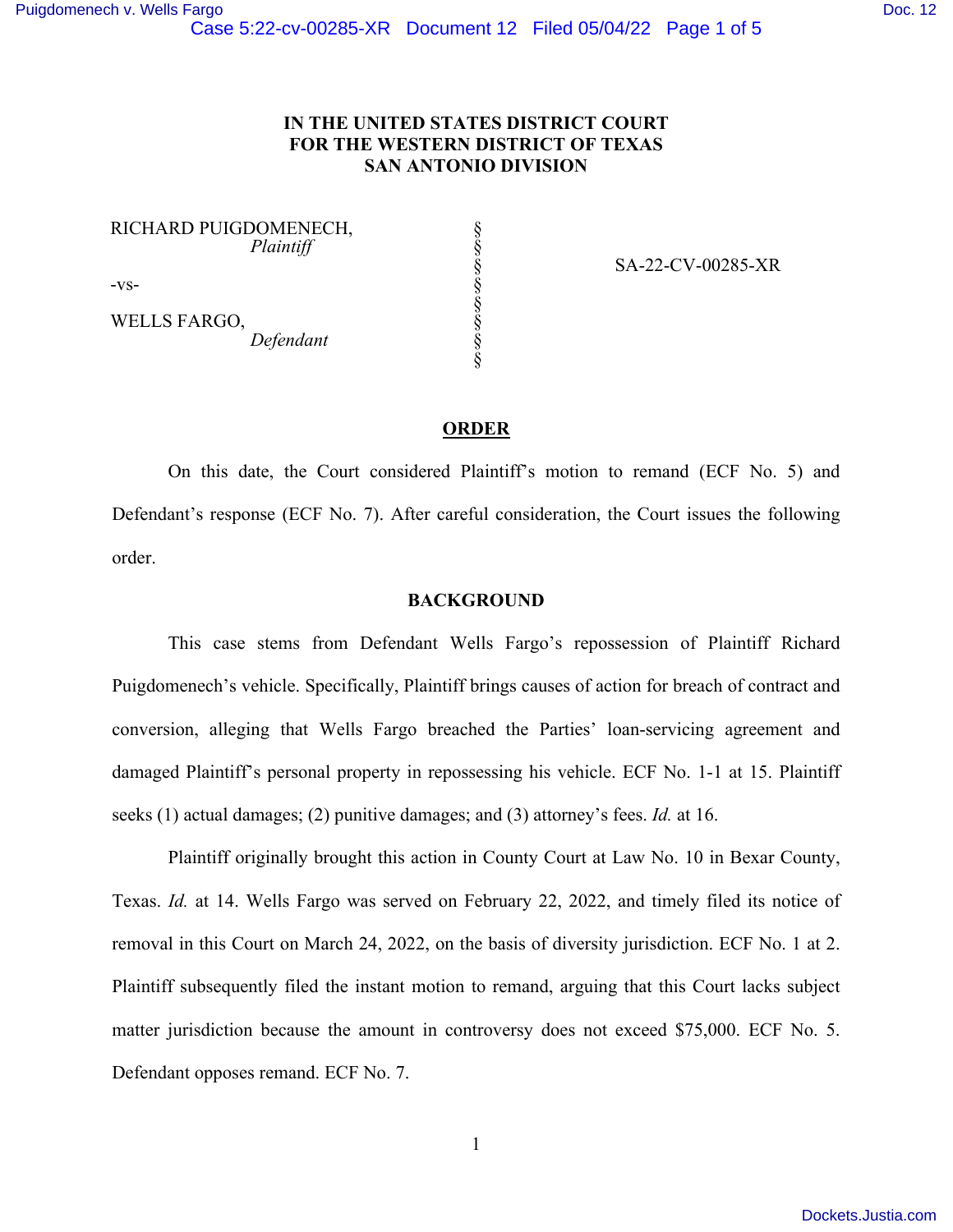#### **DISCUSSION**

#### **I. Legal Standard**

On a motion to remand, a court must consider whether removal to federal court is proper. Removal is proper in any "civil action brought in State court of which the district courts of the United States have original jurisdiction." 28 U.S.C. § 1441(a). "The burden of establishing subject matter jurisdiction in federal court rests on the party seeking to invoke it." *Valencia v. Allstate Texas Lloyd's*, 976 F.3d 593, 595 (5th Cir. 2020) (quoting *St. Paul Reins. Co., Ltd. v. Greenberg*, 134 F.3d 1250, 1253 (5th Cir. 1998)).

If the removing party asserts federal jurisdiction on the basis of diversity jurisdiction, it must demonstrate that there is complete diversity among the parties and that the amount in controversy exceeds \$75,000. 28 U.S.C. § 1332(a)(1)–(4). It follows, then, that the removing party has the burden of proving by a preponderance of the evidence that the amount in controversy exceeds \$75,000. *Manguno v. Prudential Prop. & Cas. Ins. Co.*, 276 F.3d 720, 723 (5th Cir. 2002). "This requirement is met if (1) it is apparent from the face of the petition that the claims are likely to exceed \$75,000, or, alternatively, (2) the defendant sets forth 'summary judgment type evidence' of facts in controversy that support a finding of the requisite amount." *Id.* "Because removal raises significant federalism concerns, the removal statute is strictly construed 'and any doubt as to the propriety of removal should be resolved in favor of remand.'" *Gutierrez v. Flores*, 543 F.3d 248, 251 (5th Cir. 2008) (quoting *In re Hot-Hed, Inc.*, 477 F.3d 320, 323 (5th Cir. 2007)).

Typically, for purposes of removal, "the sum demanded in good faith in the initial pleading shall be deemed to be the amount in controversy." 28 U.S.C. § 1446(c)(2); *accord Dart Cherokee Basin Operating Co., LLC v. Owens*, 574 U.S. 81, 87 (2014). However, "a plaintiff's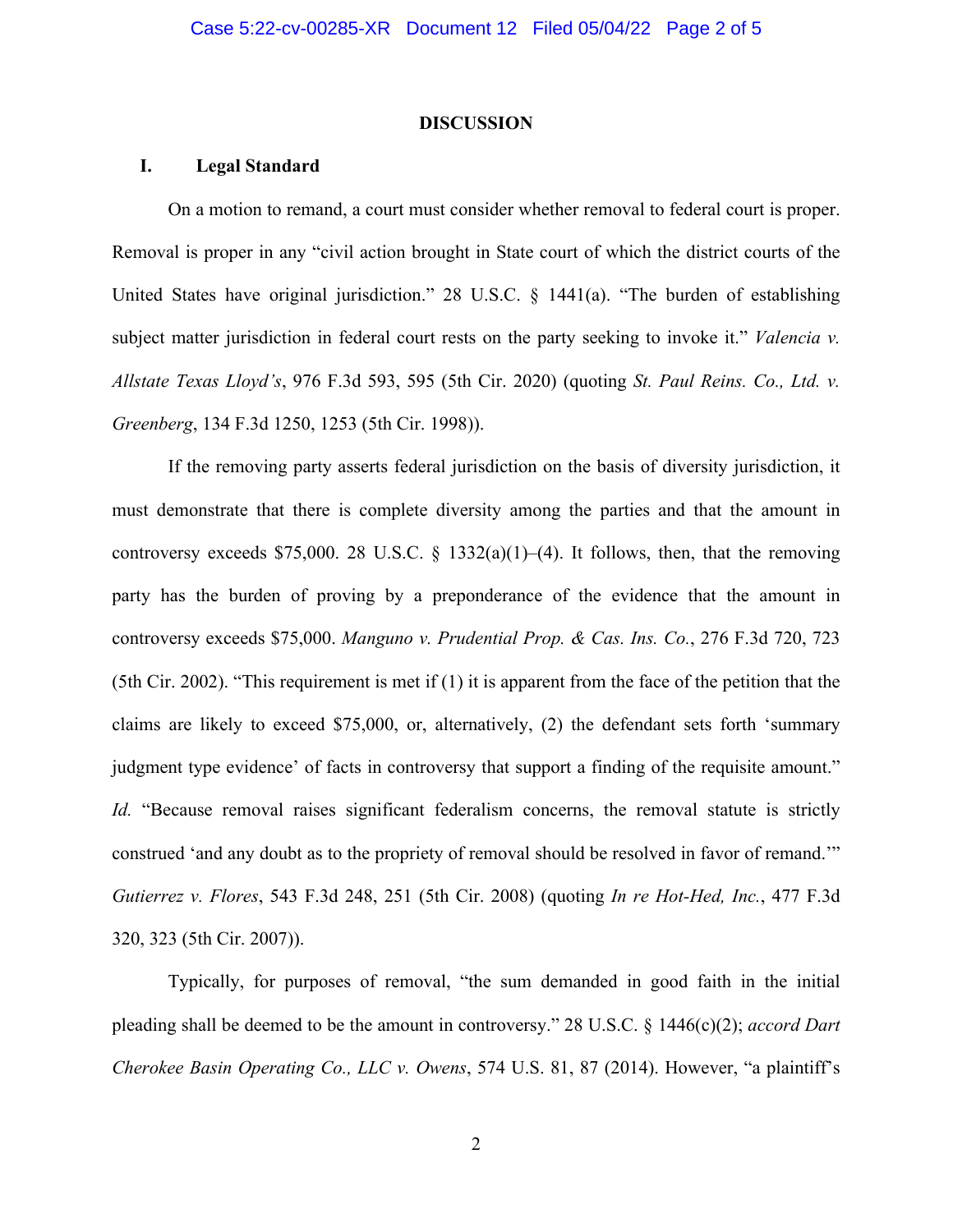### Case 5:22-cv-00285-XR Document 12 Filed 05/04/22 Page 3 of 5

pleading . . . does not control" the amount in controversy "when made in bad faith or when state practice does not permit demand for a specific sum of damages." *Cavazos v. Allstate Vehicle & Prop. Ins. Co.*, No. 7:17-CV-368, 2017 WL 11317904, at \*2 (S.D. Tex. Dec. 12, 2017) (citing 28 U.S.C. §  $1446(c)(2)$ ).

#### **II. Analysis**

Since the parties do not dispute diversity of citizenship and the Court is satisfied that complete diversity exists, the Court need only determine whether the amount in controversy is satisfied. The Petition states that Plaintiff "seeks monetary damages of less than \$100,000," and that "as of the time of the filing of this petition, his damages are \$75,000 or less." ECF No. 1-1 at 14. Wells Fargo contends that these allegations, plus Plaintiff's claim for attorney's fees, place the amount in controversy in excess of \$75,000. ECF No. 7 at 3–4.

Plaintiff's allegation that his damages are "\$75,000 or less" does not preclude removal since it is not binding, and litigants who want to prevent removal must file a binding stipulation or affidavit with their petition, which Plaintiff here has failed to do. *See De Aguilar*, 47 F.3d at 1413. The allegation does, however, create an ambiguity as to the actual amount in controversy. On its face, the Petition claims that Plaintiff's damages could be less than *and* greater than \$75,000—both cannot be true. As such, the amount in controversy is not apparent from the face of the Petition.

Nevertheless, Wells Fargo asserts that the Petition "must be construed . . . to claim damages in the amount of either \$100,000 or \$75,000." ECF No. 7 at 3. However, "Texas law simply does not permit a plaintiff to plead that he or she seeks damages not to exceed \$75,000, and thus, a specific demand such as Plaintiffs' cannot be deemed the amount in controversy[.]" *Cavazos*, 2017 WL 11317904, at \*2. It is also possible that the "\$100,000 or less" figure was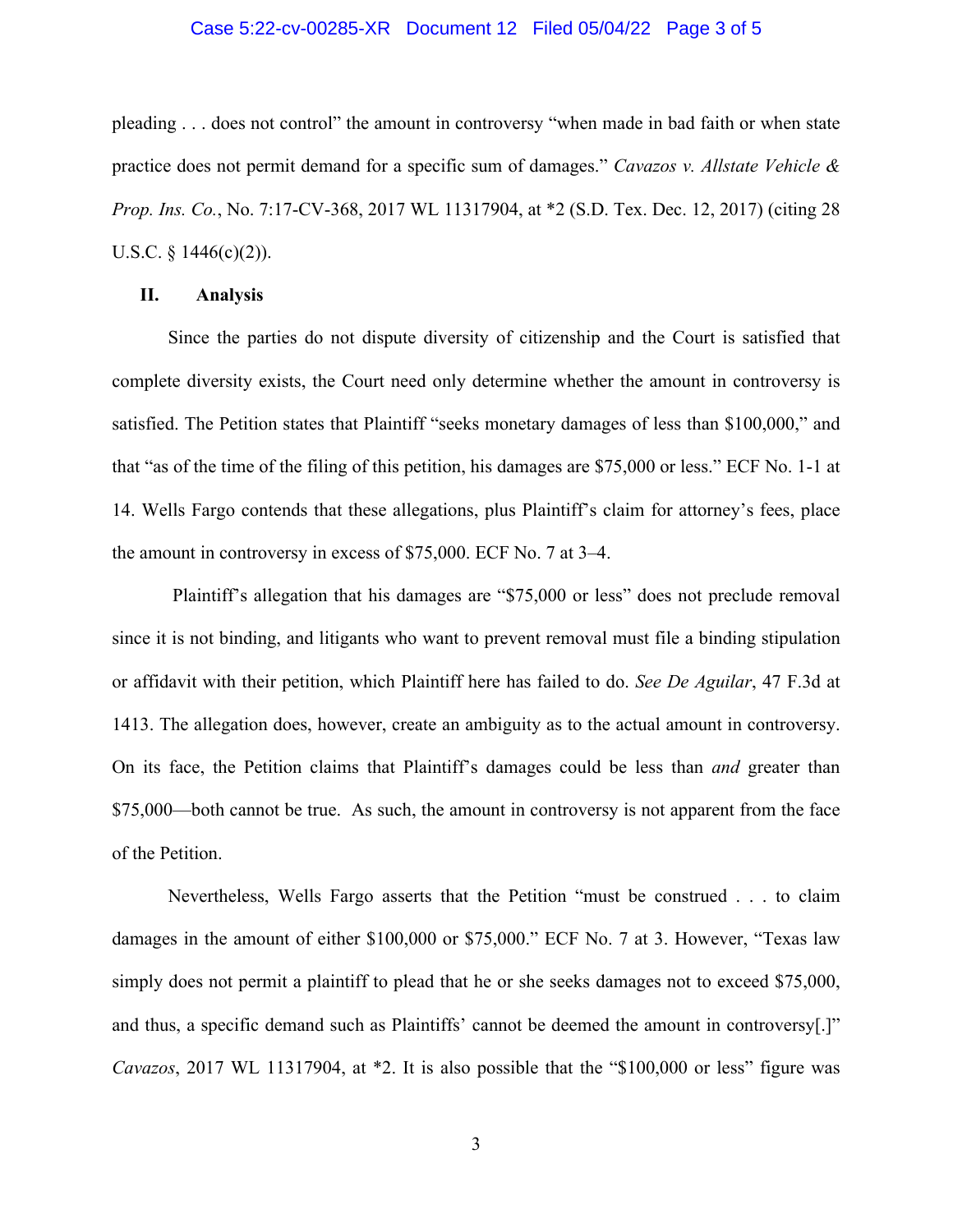### Case 5:22-cv-00285-XR Document 12 Filed 05/04/22 Page 4 of 5

intended to comply with Texas Rule of Civil Procedure 47, which requires a pleading to contain a statement that the damages sought are within jurisdictional limits of the court and that the party seeks a pre-defined range of damages. Plaintiff did not plead a damages range in accordance with Texas Rules of Civil Procedure but did plead Discovery Level 1, which capped damages at \$100,000 until 2021, when the cap was extended up to \$250,000. As a matter of basic logic, courts have routinely rejected the argument that petitions asserting damages in the range of "\$100,000 or less" demonstrates that the amount in controversy exceeds \$75,000. *See, e.g.*, *Martinez v. Allstate Tex. Lloyd's*, No. 3:16-CV-2375-L-BK, 2017 WL 3309096, at \*3 (N.D. Tex. Jan. 11, 2017); *Salinas v. Allstate Tex. Lloyd's*, No. 7:16-CV-239, 2016 WL 9415193, at \*2 (S.D. Tex. July 18, 2016); *Martinez v. State Farm Lloyds*, No. 7:16-CV-183, 2016 WL 8738406, at \*2 (S.D. Tex. June 28, 2016); *Johansen v. Beneficial Fin. I, Inc.*, No. 1:14-CV-584, 2015 WL 13306493, at \*2 (E.D. Tex. Feb. 24, 2015); *Oliver v. CitiMortgage*, No. 3:13-CV-2566-G, 2014 WL 285218, at \*3 (N.D. Tex. Jan. 27, 2014). This Court takes the same view. *See, e.g.*, *Jones v. Allstate Ins. Co.*, No. SA-17-CA-1018-XR, 2017 WL 4805112, at \*2 (W.D. Tex. Oct. 25, 2017).

Plaintiff's pleading is ambiguous as to the amount in controversy, and Wells Fargo must prove by the preponderance of the evidence that the amount in controversy exceeds the jurisdictional threshold. As it relies solely on the face of the Petition, Wells Fargo has failed to do so. While Wells Fargo points to Plaintiff's claim for attorney's fees, this alone does not establish that it more likely than not that the amount in controversy will exceed \$75,000. The Court is unable to determine that it is "facially apparent" from the Petition that Plaintiff's claim likely exceeds the jurisdictional threshold. The ambiguity in Plaintiff's pleading is "construed against removal and in favor of remand to state court," and this case must be remanded. *See*